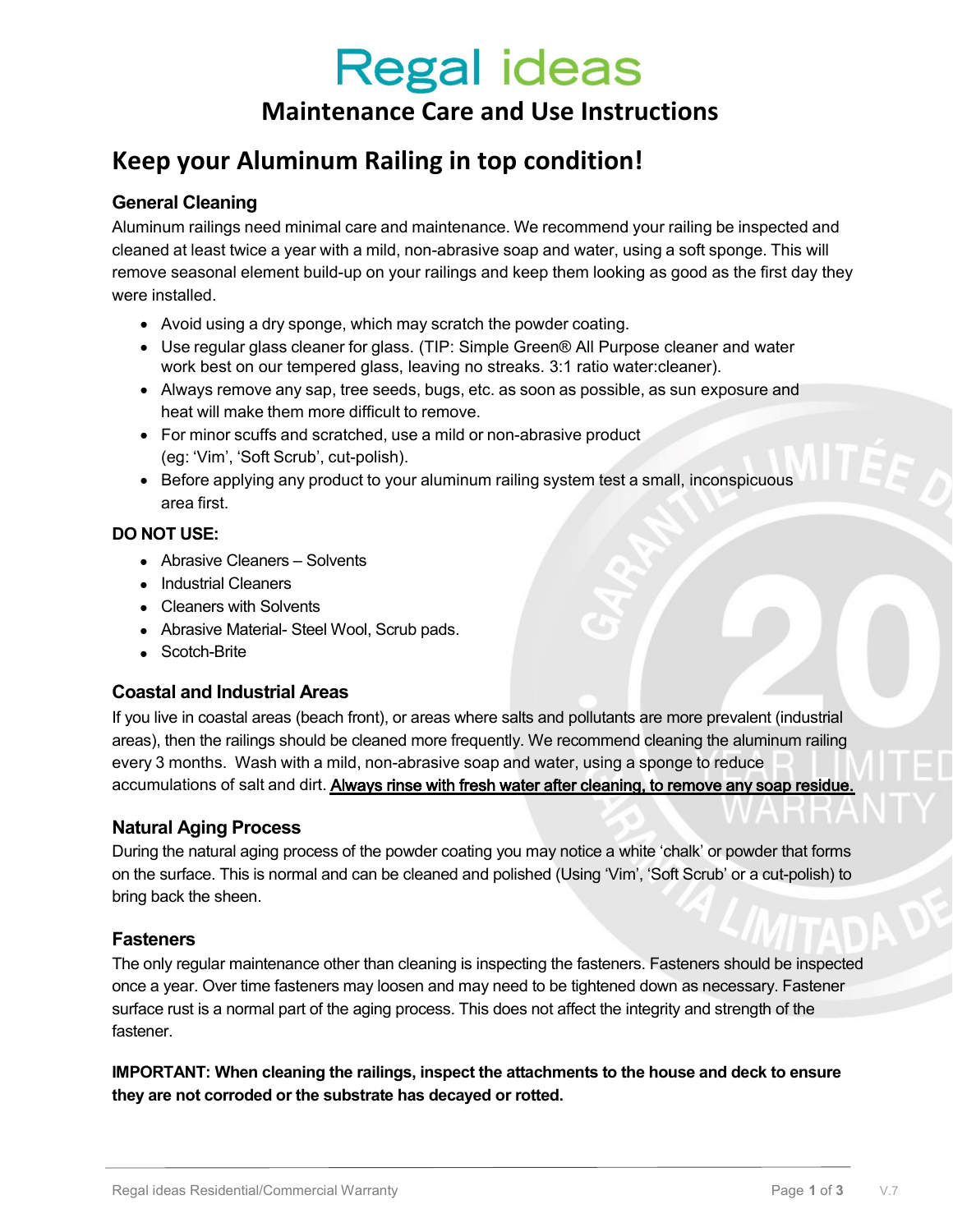## **Regal ideas**

### 10/20-Year Residential Warranty

### RESIDENTIAL APPLICATIONS/INSTALLATIONS

Regal ideas Aluminum Railing System carries the following three-part Residential warranty:

- (A) Limited Structural Warranty of twenty (20) years as covered by the conditions below,
- (B) Limited Paint Finish Warranty of ten (10) years as covered by the conditions below,
- (C) LED low voltage lighting and Glass products Warranty of one (1) year as covered by the conditions below,

### Residential Limitations, Terms, and Conditions

The Manufacturer warrants that under conditions of normal use its "Regal Aluminum Railing components" will be free from defects in materials and structure for 20 years. The Manufacturer also warrants that Residential is defined as single family detached housing and detached Duplex housing.

This warranty is limited to the replacement of the defective materials based on A, B or C above and does not apply to any labor costs required to replace the defective products.

Note: Replacement parts may not color match perfectly with the existing parts.

- 1. The Manufacturer warrants the powder coated finish, will not blister, crack, peel, or flake for 10 years.
- 2. This warranty does not cover damage due to misuse, alterations, neglect, normal weathering, fading, chalking or scratching caused by corrosive atmospheric contaminants (e.g. pollution). Natural events or acts of God such as lightning, windstorms, tornadoes, or volcanic ash are not covered by this warranty.
- 3. This warranty is applicable to the original purchaser and is not transferable.
- 4. Failure to properly care for your Regal ideas Aluminum Railing system as outlined in the Regal Maintenance Care and Use Instructions will void the manufacturers, warranty.
- 5. Regal ideas Inc. warrants that the product shipped by Regal ideas Inc. to its Dealers and Retail Partners is free from any damages caused by freight and transport. It is the responsibility of the Regal ideas Dealer and Retail Partner to inspect all products received and report any damages within 36-hours of receiving the products. Regal ideas Inc. does not warrant any damages caused by freight or transport from the Dealer or Retail Partner to the end user.
- 6. Should there be a defect in the system which limits the use of the railing system and its surroundings (i.e. deck), Regal ideas Inc. will not be responsible or held liable for the loss of use or any consequential costs. Regal ideas Inc. only liability is for the replacement of the defective part (s) of the railing system.
- 7. All warranty claims must be submitted in writing accompanied by original sales receipts, proof of installation and photographs of the alleged defects. Regal Ideas reserves the right to inspect and approve all receipts, proof of installation, photographs and inspect and conduct testing on all systems and materials with respect to which a claim has been made.
- 8. Failure to comply with the Limitations, Terms and Conditions in this document will immediately void all warranties and Regal Ideas Inc. will not be held responsible for any losses.

### COASTAL AREAS

- 1. Paint finish warranty of 3 years if Regal railing products are installed within 500 yards (457 meters) from a coastal area or salt water environment, provided maintenance care and use instructions are followed.
- 2. Paint finish warranty of 5 years if Regal railing products are installed more than 500 yards (457 meters) up to 2 miles (3.2 kilometers) from a coastal area or salt water environment, provided maintenance care and use instructions are followed.